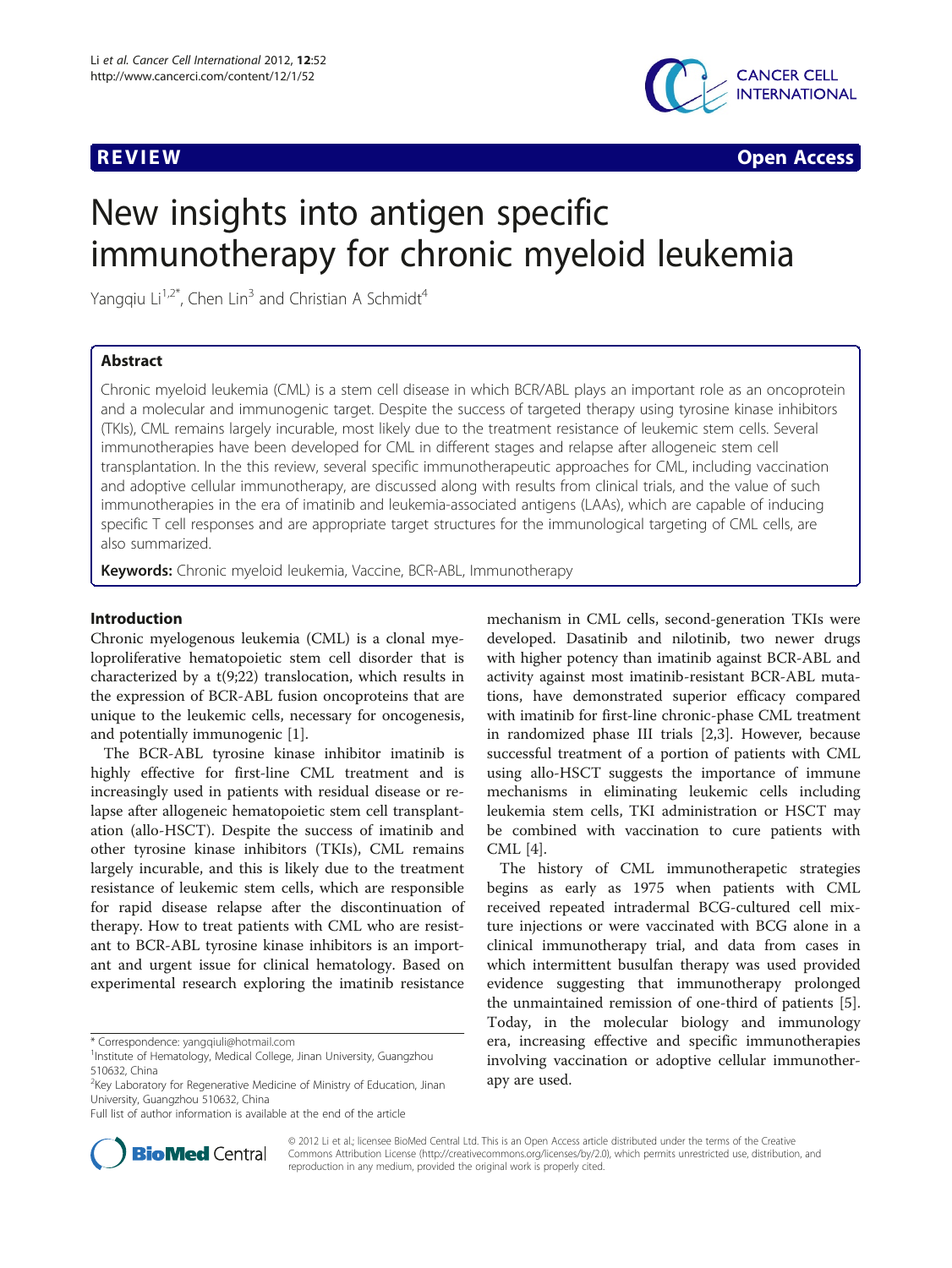## Immune status in CML

In patients with leukemia, T cell function becomes suppressed with disease progression. Such immune dysfunction, which has been demonstrated in many patients with leukemia, may be due to a disorder in the thymic output function, the abnormal expression of the T cell receptor (TCR) repertoire and, in part, abnormal TCR signal transduction, possibly through altered CD3 gene expression [[6-12](#page-6-0)]. In de novo CML, decreased levels of recent thymic emigrants in CD4+ and CD8 + T cells may underlie the persistent immunodeficiency found in patients. Restricted TCR Vβ repertoire expression indicates T cell immunodeficiency in patients, although clonally expanded T cells suggest a specific immune response to leukemia-associated antigens [\[9,13](#page-6-0)]. A deficiency in the level of CD3 gene expression may be a characteristic of lower T cell activation [[6-8](#page-6-0)]. The absence of the TCRζ chain not only influences the level of TCR expression on the cell membrane and the number of single positive (CD4+ or CD8+) circulating T cells, it also impairs the proliferative response and mature T cell activation level. T cells from patients with CML are functionally impaired, and this is indicated by decreased TCRζ chain expression [[6,9,14\]](#page-6-0).

Moreover, imatinib impairs CD8+ T cells specifically directed against leukemia-associated antigen function in vitro; therefore, clinical imatinib administration may result in reduction of the efficacy of the graftversus-leukemia effect or other T-cell-based immunotherapies [[15\]](#page-6-0).

In contrast, it has been demonstrated that patients with CML possess T cells capable of recognizing autologous tumor cells, and clonally expanded T cells were identified in some TCR subfamilies in the peripheral blood of patients with CML, which display specific antileukemia cytotoxicity such as WT1 or BCR-ABL-specific cytotoxic T cells (CTLs), indicating that specific antileukemic T cells could be generated in vivo [\[13,16,17](#page-6-0)]. This finding suggested that the host could have a specific immune response to leukemia-associated antigens despite T cell immunodeficiency. Several clinical observations, which were supported by experimental data, indicate the presence of CML-specific T cells.

Leukemia-specific T cells are regularly detected in patients with CML and may be involved in the immunological control of the disease. However, recent findings demonstrated that leukemia-specific CTLs maintain only limited cytotoxic activity, do not produce interferon-γ or tumor necrosis factor-α, and do not expand after restimulation. Because CML-specific CTLs were characterized by the high expression of programmed death 1 (PD-1) and CML cells expressed PD-ligand 1 (PD-L1) [[18\]](#page-6-0), this phenomenon was found not only in a CML mouse model but in patients with CML as well [\[19](#page-6-0)]. PD-1 is another inhibitory T-cell receptor that is engaged by its two known ligands PD-L1 (also known as B7-H1 or CD274) and PD-L2 (also known as B7-DC or CD273) primarily within the tumor microenvironment, and increased PD-1 and PD-L1 expression appeared to increased immune suppressive signals, which was related to inhibition of the effector phase of T cell responses and reduced antitumor activity [\[20](#page-6-0)].

Increased understanding of the molecular biology and immunology of CML and highly specific immune responses will lead to novel and improved immunotherapeutic strategies for patients with CML.

#### Vaccines

Despite the considerable successes that have been achieved for CML treatment, a cure for this disease can only be obtained via the current treatments in a minority of patients. During the past decade, considerable progress has been made in the understanding of the immunology of CML, which has raised hopes that this disease may be curable by supplementing the current targeted chemotherapy with immunotherapeutic approaches. More than ten small-scale clinical trials have been performed using experimental vaccines predominantly based on the p210 BCR-ABL fusion protein [\[21](#page-6-0)], and other attractive targets include the Wilms' tumor 1 (WT1) antigen and the PR1 epitope from proteinase 3, a granule protein overexpressed in CML. In clinical trials, peptide vaccination appears safe and undoubtedly results in clinical effects.

#### BCR-ABL-derived peptide vaccines

Nearly all patients with CML express the BCR-ABL fusion product on their leukemia cells. The chimeric p210 BCR-ABL fusion protein, comprising products of either the b2a2 or b3a2 exon junction, represents a potentially immunogenic tumor-specific antigen. Despite the intracellular location of this oncogenic fusion protein, it has been shown that peptides derived from its junctional region can be recognized by human T cells obtained from patients with CML or normal donors and can elicit a BCR-ABL peptide-specific T cell immune response.

The first evidence of a cytolytic human immune response against CML BCR-ABL oncogene-derived peptides was described by Bocchia et al. who demonstrated that peptides derived from amino acid sequences crossing the b3a2 fusion breakpoint in p210 elicit class I restricted cytotoxic T cells and class II-mediated T cell proliferation, respectively, in vitro [[22,23\]](#page-6-0). Thus, such sequences may comprise definitive tumor-specific antigens in a peptide-based vaccine and provide a rationale for developing peptide-based vaccines for CML.

The different BCR-ABL breakpoint peptide vaccines were evaluated in numerous clinic trials. Pinilla-Ibarz J et al. were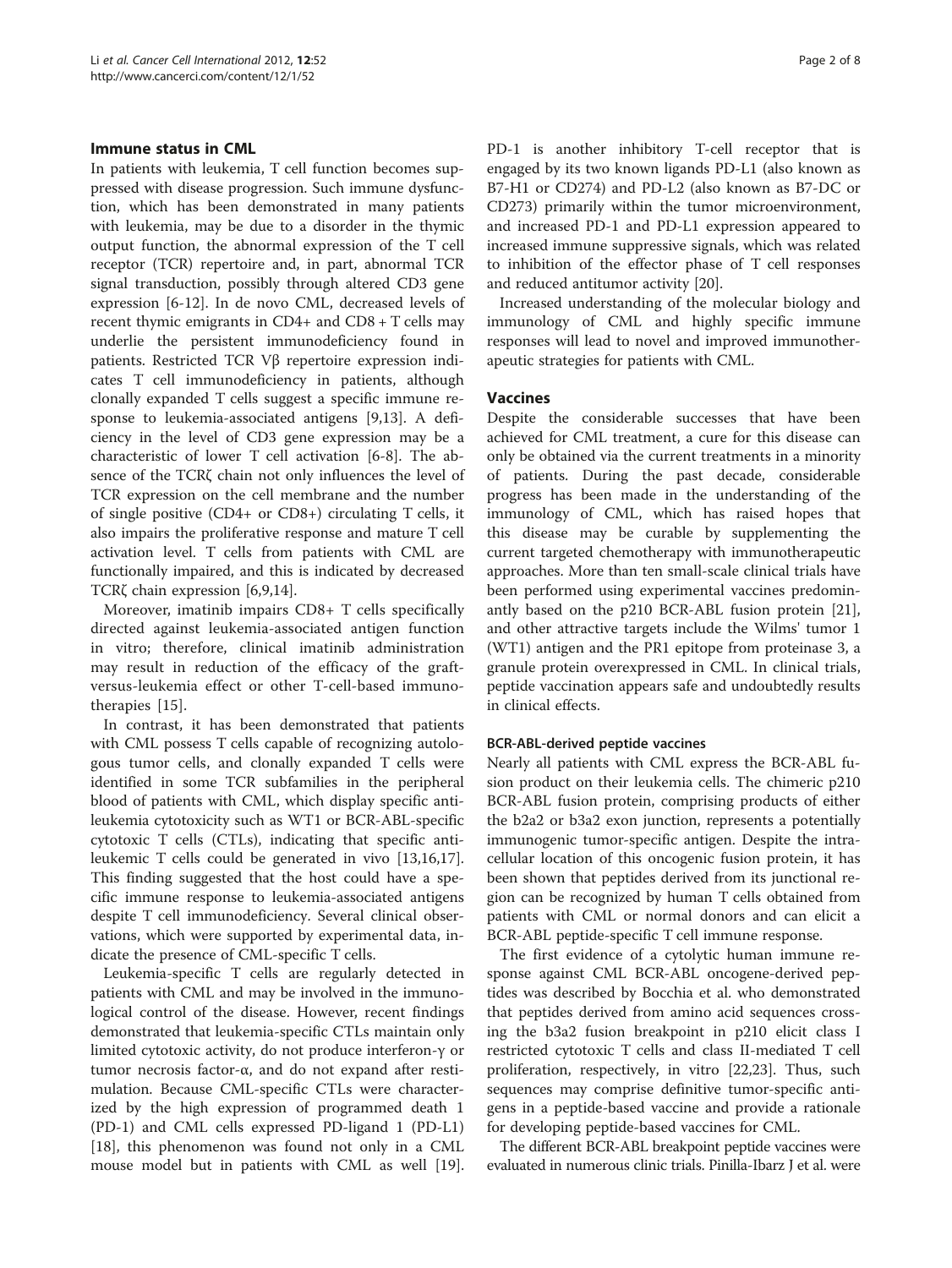the first to develop a BCR-ABL-derived peptide vaccination strategy [[24\]](#page-6-0). The vaccine was well tolerated and elicited specific immune responses in patients with CML. In a phase II trial from the same group, 14 patients with chronic phase CML were vaccinated 5 times. Immunological and clinical effects were detected; however, CTLs were not identified [[24,25](#page-6-0)]. Thus, in phase I and II trials, a tumor-specific BCR-ABL derived peptide vaccine could be safely administered to patients with chronic phase CML and elicit BCR-ABL peptidespecific CD4 immunity. However, CD8 responses were limited. Therefore, one strategy to circumvent this poor immunogenicity is to design synthetic immunogenic analog peptides that cross-react with native peptides (i.e., a heteroclitic response). A number of synthetic peptides derived from CML junctional sequences (i.e., p210/b3a2 or p210/b2a2) in which single and double amino acid substitutions were introduced at key HLA-A0201 binding positions were screened for eliciting HLA restricted, peptide-specific CTL responses using CD3+ T cells from several A0201 donors and patients with CML [[26\]](#page-6-0).

A significant BCR-ABL vaccination effect was described in a 63-year-old woman with CML relapse after interferon (IFN)-α treatment who achieved a complete cytogenetic response for 6 years. The patient was treated with a therapeutic vaccine comprising an immunogenic 25-mer b2a2 breakpoint-derived peptide (CMLb2a2-25) with binding properties for several HLA-DR molecules. After nine vaccine boosts, the patient developed an adequate b2a2-25 peptide-specific CD4+ T cell response, and the BCR-ABL1 transcript began declining in the peripheral blood. At the last evaluation i.e., 39 months since the vaccinations commenced, the patient is in complete molecular response with an undetectable level of BCR-ABL1 transcript in the peripheral blood and bone marrow. She continues to receive a vaccine boost every 3 months as her only treatment [[27\]](#page-6-0).

Recently, BCR-ABL peptides were used as combination immunotherapy in imatinib-treated patients with CML. BCR-ABL peptide vaccination may improve the control of CML, particularly in patients responding well to imatinib. A trial with 19 imatinib-treated patients with CML in the first chronic phase were vaccinated with BCR-ABL peptides spanning the e14a2 fusion junction, and 14 of the 19 patients developed T cell responses to BCR-ABL peptides. The development of an anti-BCR-ABL T cell response correlated with a subsequent decrease in BCR-ABL transcripts. Of the 14 patients in MCR at baseline, 13 developed at least a 1 log decrease in BCR-ABL transcripts [[28\]](#page-6-0). Similar results were reported in a phase II trial in which 10 patients who had received imatinib for a median of 62 months

were enrolled [\[29\]](#page-6-0). These data suggested that a vaccination-related transient disruption in immune tolerance may contribute to a reduction in BCR-ABL transcripts, and this BCR-ABL peptide vaccine may transiently improve the molecular response in a subset of patients with CML.

Although most patients with CML achieve clinically relevant hematologic and cytogenetic responses to imatinib, CML cells with a BCR-ABL mutation (T315I) confer drug resistance to imatinib, dasatinib and nilotinib treatment; therefore, the development of a vaccine expressing the T315I-mutated BCR-ABL antigen to stimulate an anti-BCR-ABL (T315I) immune response appears to be more important. A recombinant yeast-based vaccine expressing the T315I-mutated BCR-ABL antigen was demonstrated to significantly reduce or eliminate BCR-ABL (T315I) leukemia cells from the peripheral blood of immunized animals and extended leukemia-free survival in a murine BCR-ABL + leukemia model [[30\]](#page-6-0). Thus, this may be a potential vaccine for patients with CML.

# WT1 vaccines

WT1 is an oncogenic protein expressed by the Wilms' tumor gene that is overexpressed in the majority of acute myelogenous leukemias (AMLs) and CML. WT1 expression in progenitor cells is minimal or absent, and the limited WT1 tissue expression in adults suggests that WT1 may be a leukemia therapy target. In mice, WT1 vaccines elicit specific immune responses without evidence of tissue damage [\[31](#page-6-0)]. Moreover, humoral immune responses against the WT1 protein could be elicited in patients with WT1-expressing hematopoietic malignancies [[32\]](#page-6-0). Therefore, therapeutic vaccines directed against WT1 have the increased expectation that they will be able to elicit and/or boost an immune response to WT1. For example, an imatinib-treated patient with CML who was intradermally administered a WT1 peptide vaccine elicited WT1-specific immune responses and had a resultant reduction in persistent residual disease with the co-administration of imatinib. BCR-ABL mRNA levels were maintained below the detection limit for 8 months beginning at vaccination week 77. The decrease in BCR-ABL mRNA levels was associated with an increase in the frequency of WT1-specific CTLs [\[33](#page-6-0)]. These findings indicated that WT1 peptide vaccines may become a safe and cure-oriented treatment for patients with CML who have residual disease despite imatinib treatment.

#### Potential LAA vaccines

The BCR-ABL fusion peptide is the predominant antigen in CML, and WT1 is also thought to be important for the identification of leukemia-associated antigens (LAAs) in CML to elicit a specific immune response in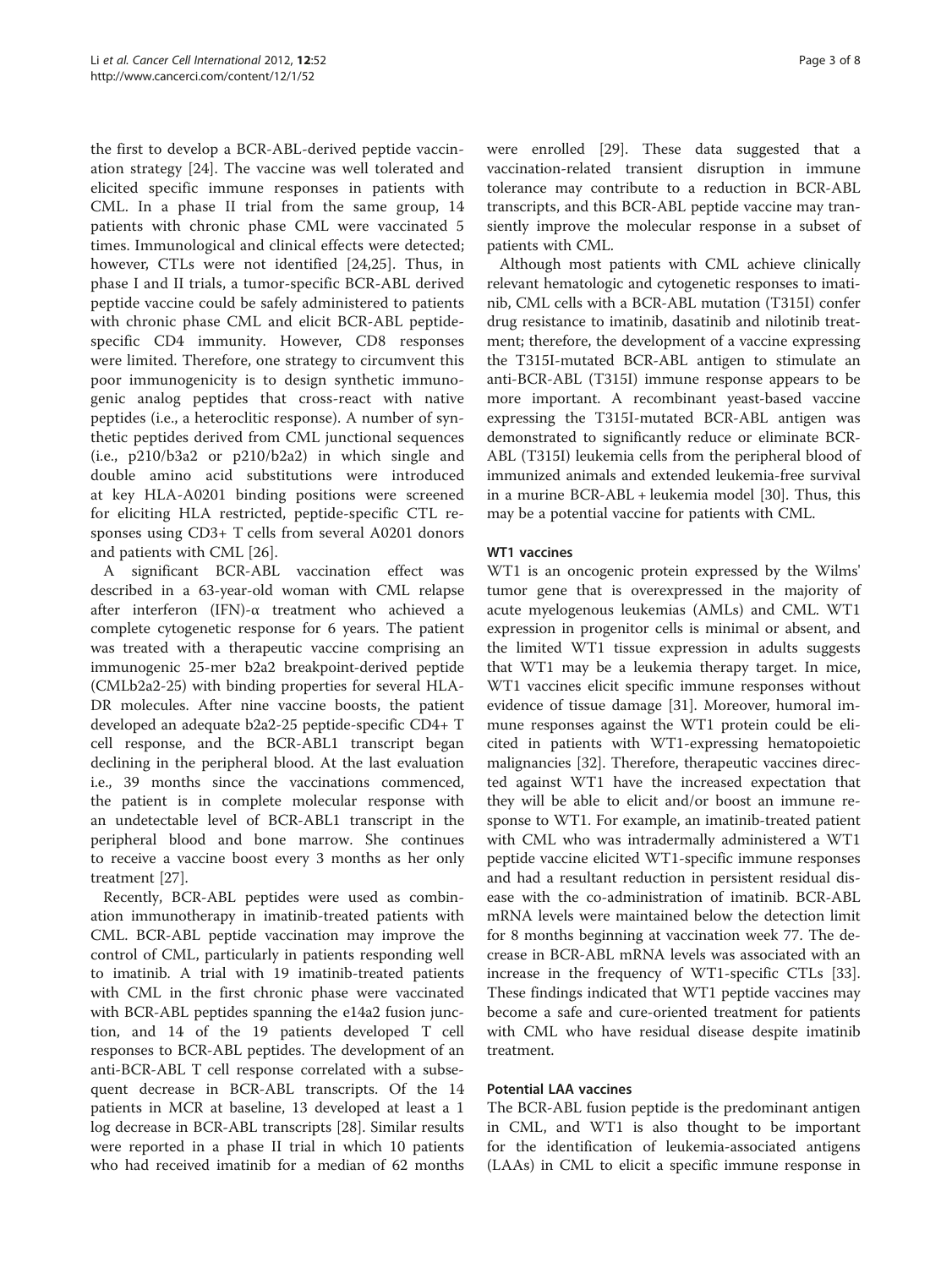patients. However, a more effective and specific immunotherapy with an optimal expression pattern is required for patients with CML, and the identification of additional LAAs is a pivotal step [\[34,35](#page-6-0)]. Recently, a number of LAAs that are able to induce specific immune responses were identified in CML including telomerase, PR1, hyaluronan acid-mediated motility (RHAMM), CML-66, CML-28, CML-Ag165, NM23-H2, PPP2R5C, PR3, ELA2, PRAME and a novel epitope derived from the M-phase phosphoprotein 11 protein (MPP11) [\[34,36-42](#page-6-0)]. Most of these LAAs have been recognized by human CD8+ T cells. Dendritic cells were DCs pulsed with peptides and then used to generate CTLs. Aurora-A kinase (Aur-A) is a member of the serine/threonine kinase family that regulates the cell division process and has been recently implicated in tumorigenesis. An antigenic 9-amino-acid epitope (Aur-A (207–215): YLILEYAPL), which was derived from Aur-A, is capable of generating leukemia-reactive CTLs in the context of HLA-A\*0201. Thus, cellular immunotherapy targeting Aur-A is a promising strategy for leukemia therapy [\[43\]](#page-6-0).

# DC vaccines

DCs are professional antigen-presenting cells that play a pivotal role in the induction of humoral and cellular immune responses. In the past decade, there has been increasing evidence that tumor antigen-loaded DCs are able to elicit anti-tumor T cell responses. DCs from healthy donors and patients with CML were confirmed to be suitable for clinical application in DC-based immunotherapy protocols in numerous studies.

# CML-derived DC vaccines

In CML, DCs and leukemic cells share common progeny, leading to the constitutive expression of putative tumor antigens, and up to 98% of myeloid DCs generated from peripheral blood mononuclear cells are BCR-ABL positive. The ex vivo differentiation of myeloid leukemic blasts into DCs holds significant promise for use as cellular vaccines. CML-derived DCs (CML-DCs) may have distinct deficiencies such as reduced migration, endocytosis, phagocytosis, antigen processing, DC maturation and cytokine production. CML-DCs are also defective for the processing and presentation of exogenous antigens such as tetanus toxoid. The antigenprocessing defects may be a consequence of the reduced capacity of CML-DCs to capture antigens via macropinocytosis or mannose receptors when compared with DCs generated from healthy individuals. This is due to the PKC-induced differentiation associated with the down-regulation of BCR-ABL activity, which raises the possibility that CML-derived DC vaccines will be less effective in presenting leukemia-specific Ags [[44\]](#page-7-0). The DC

abnormalities in patients with CML may be abrogated by the proper in vitro stimulation of leukemic DCs [\[45-47](#page-7-0)]. However, in 2006, a phase I immunotherapy CML trial demonstrated that DC injections were well tolerated and safe, while no clinical responses was found [[48\]](#page-7-0). The increase in T cell sensitivity to CML-specific stimulation that accompanied active immunization by CML DCs justifies further clinical studies, possibly with modifications such as an increased frequency and number of DC injections. In an additional phase-I/II study, autologous DCs were generated from peripheral blood monocytes and used as a vaccine in patients with chronic phase CML who had not achieved an adequate cytogenetic response after IFN-α or imatinib treatment and demonstrated that T cells that recognize leukemia-associated antigens become detectable [\[49](#page-7-0)]. BCR-ABL-expressing DCs appear to inefficiently to induce CML-specific T cell responses resulting from low DC maturation and impaired homing to secondary lymphoid organs. Moreover, BCR/ABL-expressing DCs in the thymus may contribute to CML-specific tolerance induction for specific CTLs [[50](#page-7-0)].

# Ag-loaded "artificial" DC vaccines

Based on the low efficiency of CML-derived DCs for inducing CML–specific CTLs, antigen-loaded DC vaccines may be a strategy to enhance the effects of DC vaccines in CML. A recombinant adeno-associated virus vector encoding the p210 (BCR-ABL) b3a2 variant fusion region with flanking sequences (CWRBA) was constructed and used to express the BCR-ABL fusion region within primary human DCs. CWRBA-transduced DCs elicited cytotoxic CD4+/Th1 and CD8+ responses. Cytotoxicity against a tumor cell line endogenously expressing the p210 (BCR-ABL) b3a2 variant fusion region was also demonstrated. Thus, this developed construct may serve as a candidate vaccine for gene-based, antigen-specific CML immunotherapy [\[51\]](#page-7-0). In a small trial, three patients with CML received three series of four administrations of BCR-ABL peptide-pulsed DCs, and all patients developed peptide-specific cellular immune responses with no clinical response. Therefore, the clinical benefits of BCR-ABL peptide-specific vaccinations in CML remain to be determined [\[52](#page-7-0)]. Further vaccine development is necessary to increase the clinical effect. Recently, a pilot study was developed to determine whether K562/GM-CSF vaccine immunotherapy could improve clinical responses to imatinib in patients with CML. Nineteen patients with chronic phase CML who achieved at least a major cytogenetic response but had persistent, measurable disease despite one or more years on imatinib were eligible. Each patient was given a series of four vaccines, which was administered in three-week intervals, while remaining on a stable dose of imatinib.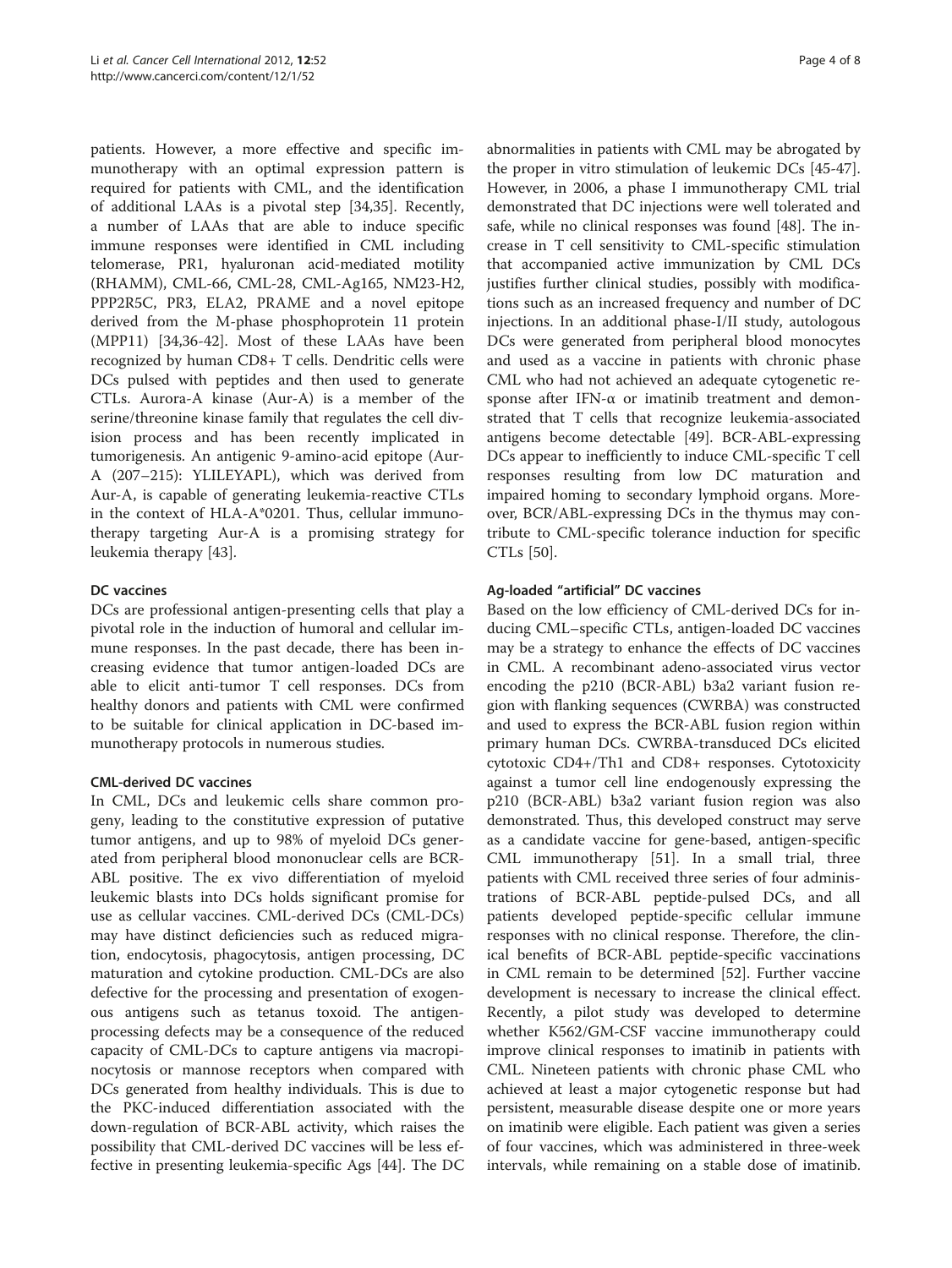In summary, the K562/GM-CSF vaccine appears to improve molecular responses in patients on imatinib, including achieving complete molecular remission [\[53](#page-7-0)]. Moreover, the vaccine effect may be enhanced by cytokines such as IL-12, GM-CSF [[54](#page-7-0)].

# Adoptive T-cell therapy

Adoptive antigen-specific immunotherapy is one of the best approaches for tumor immunotherapy. Antigenspecific CTLs can directly kill tumor cells while ignoring the host immune status.

# Donor leukocyte infusion

Donor leukocyte infusion (DLI) after marrow transplantation has induced lasting remission in the majority of patients with CML in hematological or cytogenetic relapse. This effect also provided the first direct evidence of the graft-versus-leukemia (GVL) effect after allogeneic bone marrow transplantation (BMT) [[55\]](#page-7-0). There is a strong GVL of allogeneic stem cell transplantation (allo-HSCT) effect due to the elimination of tumor cells by alloimmune effector lymphocytes, which is used for the prophylaxis of leukemia relapse and improvement of transplantation outcomes [\[56,57\]](#page-7-0).

DLI can be safely administered to patients relapsing after unmodified, unrelated allografts, exerting an antileukemic effect that is sufficiently potent for reversing the accelerated disease phase. Moreover, DLI was also used in patients with CML who were refractory to IFNα or imatinib, lacked donors for allo-HSCT, and received autotransplants followed by the infusion of ex vivo costimulated autologous T cells [[58](#page-7-0)]. However, graft-versushost disease (GVHD) is a major complication of DLI. One of the methods to control GVHD may be improved using suicidal gene-modified T cells for DLI, allowing Tcell elimination if severe GVHD develops [\[59\]](#page-7-0). If the GVL effect could be separated from GVHD through the adoptive transfer of selected T cells that recognize leukemia-specific antigens or minor histocompatibility antigens (miHAs), which are expressed predominantly on hematopoietic cells, it may preclude an attack on normal tissues. The GVL effect induced by DLI is thought to be mediated by clonally expanding T cells with different TCR Vβ repertoires in different patient groups such as Vβ16 or Vβ21 [[16](#page-6-0),[60](#page-7-0)]. The transient proliferation of the limited number of T cells detected in the peripheral blood 3–5 months after DLI probably reflects the GVL response against CML cells and may serve as a marker for the appearance of the GVL effect induced by DLI [[60](#page-7-0)].

Recently, in a BCR-ABL1 transduction/transplantation mouse model for studying the DLI mechanisms in MHC-matched, miHA-mismatched allogeneic chimeras with CML-like leukemia, the GVL effect from DLI could

be identified, and the GVL effect is directed against miHAs shared by normal and leukemic stem cells, which are predominantly mediated by CD8+ T cells with minor contributions from CD5-splenocytes including natural killer cells. These results define a physiological model of CML adoptive immunotherapy that will be useful for investigating the GVL cellular and molecular mechanisms [\[61](#page-7-0)].

# CTL

Although DLI has been effective in patients with CML relapsing after allo-HSCT, efforts to augment GVL and immune reconstitution have been limited by GVHD. One approach for augmenting GVL has been to infuse ex vivo-generated T cells with defined specificities. Different alternative approaches for specific adoptive immunotherapy with CTLs targeted to different CMLassociated LAAs were reported including CD8+ T cells from donors vaccinated against a single miHA expressed by leukemia cells, PRAME CTLs, donor derived b2a2 specific and b3a2-specific T cells, and Aur-A-specific CTLs [[43](#page-6-0),[62](#page-7-0)-[66\]](#page-7-0).

Recently, infusion using in vitro-generated donor T cells reactive against peptides derived from CMLassociated antigens was reported in a trial with 14 patients with CML, who received conditioning therapy followed by CD34+ selected HSCT from matched siblings or unrelated donors. Donor-derived mature DCs generated in vitro from CD14+ monocytes were loaded with human leukocyte Ag-restricted peptides derived from PR1, WT1, and/or BCR-ABL and used to repetitively stimulate donor CD8+ T cells in the presence of IL-2 and IL-7. Stimulated T cells were infused 28, 56, and 112 days after transplantation. Thirteen patients survived and 7 remain in molecular remission (median follow-up: 45 months). Importantly, all patients receiving CD8+ T cells displaying marked cytotoxic activity in vitro and detectable peptide-reactive CD8+ T cells during follow-up have not experienced GVHD or relapse. These results reveal that the prophylactic infusion of allogeneic CD8+ T cells that are reactive against peptides derived from CML-associated antigens is a safe and promising therapeutic strategy [[67](#page-7-0)].

In general, the most effective specific CTLs from DLI were  $αβ + T$  cells that were HLA restricted. Increasing data demonstrate that  $γδ + T$  cells play a critical role in anti-leukemia after stem cell transplantation. Moreover,  $\gamma\delta$  + T cells activated by phosphoantigens or agents that induce their accumulation within cells e.g., zoledronate, may represent a promising strategy for the design of a novel and highly innovative immunotherapy capable of overcoming imatinib resistance. Recently, an animal study has demonstrated that  $V\gamma9V\delta2 + T$  cells recognize trogocytosis and efficiently kills imatinib-sensitive and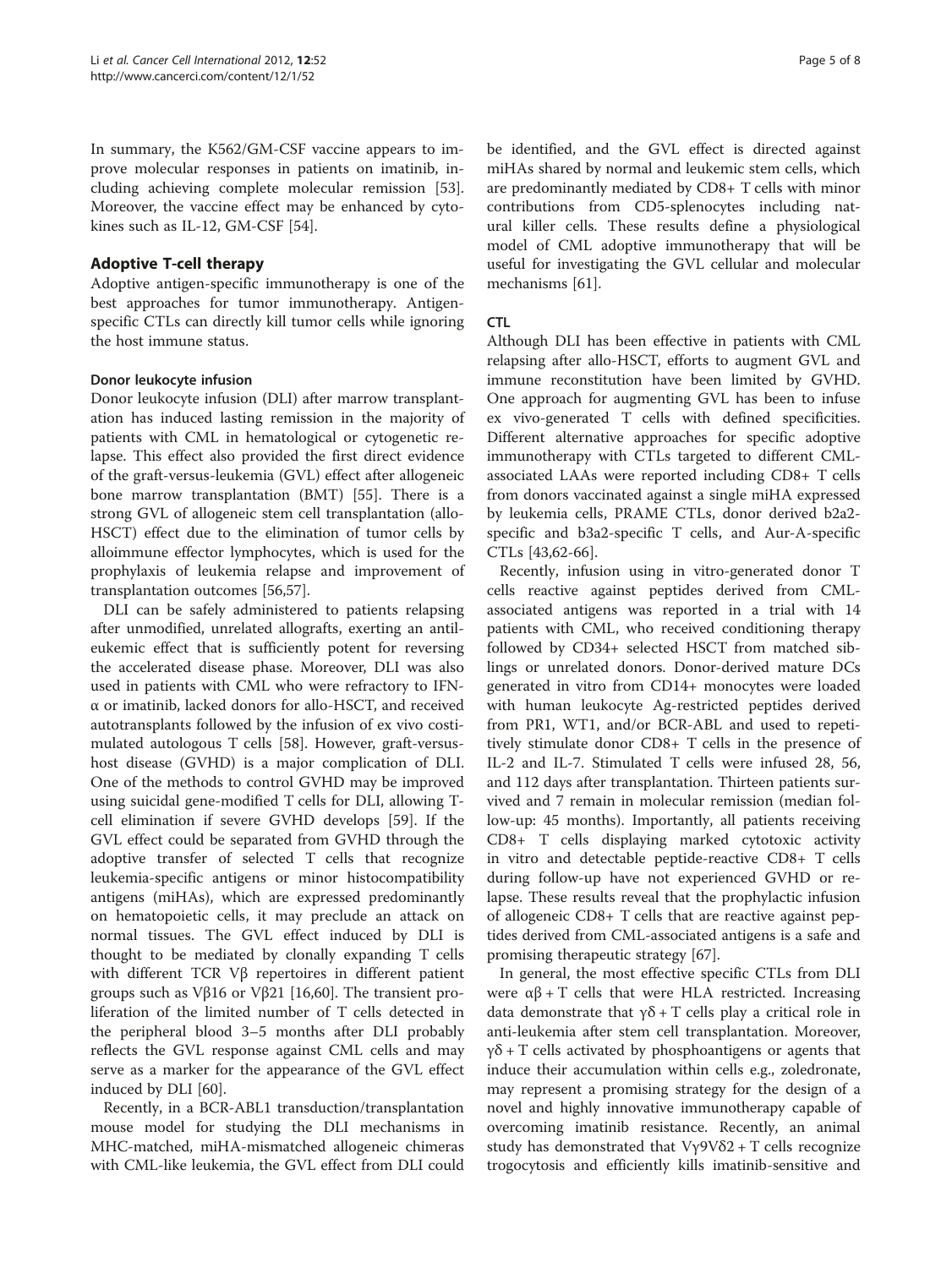<span id="page-5-0"></span>imatinib-resistant CML cell lines pretreated with zoledronate, and its cytotoxicity is largely dependent on the granule exocytosis- and, partially, TRAIL-mediated pathways, was TCR-mediated and required isoprenoid biosynthesis by zoledronate-treated CML cells. Importantly, Vγ9Vδ2 + T cells from patients with CML can be induced by zoledronate to develop antitumor activity against autologous and allogeneic zoledronate-treated leukemia cells, both in vitro and when transferred into immunodeficient mice in vivo. Therefore, this study may indicate that the intentional activation of Vγ9Vδ2 T cells by zoledronate may substantially increase their antileukemia activities and represent a novel strategy for CML immunotherapy [\[68\]](#page-7-0).

#### T cell receptor gene modified T cells

Adoptive transfer of antigen-specific T cells is an attractive immunotherapy method for hematological malignancies and cancer. The difficulty of isolating antigenspecific T cells for individual patients limits the more widespread use of adoptive T cell therapy. The demonstration that cloned T cell receptor (TCR) genes may be used to produce T cell populations of desired specificity offers new opportunities for antigen-specific T cell therapy. In hematologic malignancies, TCR specificity for WT1 peptides, a peptide from the EB virus, and a DLBCL-associated antigen were transferred into donor T cells and displayed specificity against tumor cells expressing specific LAAs [\[69,70\]](#page-7-0). The first trial in humans demonstrated that TCR gene-modified T cells specific for the MART-1 protein persisted for an extended time and reduced tumor burden in some patients. The Strauss HJ research team isolated high avidity CTLs specific for a WT1-derived peptide presented by HLA-A2 and cloned the TCR  $\alpha$  and  $\beta$  genes of a WT1-specific CTL line. The genes were inserted into retroviral vectors for the transduction of human peripheral blood T cells from patients with leukemia and normal donors. While the treatment of leukemia-bearing NOD/SCID mice with T cells modified with a WT1-specific TCR eliminated leukemia cells in the bone marrow of most mice, treatment with T cells transduced with a TCR with irrelevant specificity did not diminish the leukemia burden. The development of new TCR gene constructs holds great promise for the safe and effective delivery of TCR gene therapy for the treatment of malignancies [\[69\]](#page-7-0). The first phase I clinical trial with TCR-modified CTLs was performed as a melanoma therapy in 2006 [\[71\]](#page-7-0), and WT1- and BCR-ABL-specific TCR-modified CTLs have potential for CML immunotherapy in future.

Alternatively, chimeric TCRs (chTCRs) comprising single-chain variable fragments (scFvs) of murine antibodies and human signaling molecules were used to redirect the specificity of autologous or allogeneic T cells and were developed as novel therapeutic agents for CML treatment. Wang D et al. engineered a scFv from the CMA1 hybridoma cell line, which produces monoclonal antibodies that are specific against CML. The genes encoding the heavy and light chain variable regions were amplified from CMA1 cDNA, and a humanized chTCR was constructed. The novel hchTCR specific for CML cells can be expressed, normally presented on the cell surface, and may be used to redirect human T cells [\[72\]](#page-7-0).

# Conclusions and future investigation

Data from vaccination and adoptive T cell immunotherapy for CML have indicated that the immune system may contribute to disease control in CML. Preliminary data from specific TCR-modified T cells against CML will have to be validated in well-designed clinical trials with cells generated via reproducible methods and in accredited structures working according to good manufacturing practices.

Based on the PD-1/PD-L1 expression feature in CML cells and specific T cells for CML, blocking the PD-1/ PD-L1 interaction may restore the function of CMLspecific CTLs and represent a novel therapeutic approach for CML.

#### Competing interests

The authors declare that they have no competing interests.

#### Authors' contribution

The concept of this paper was devised by YQL. YQL, CL and CAS contributed to the intellectual input of the paper. All authors read and approved the final manuscript.

#### Acknowledgements

The study was supported by grants from the National Natural Science Foundation of China (No. 81270604) and the Key Project Foundation of the Science and Technology of Guangzhou (2009Z1-E161).

#### Author details

<sup>1</sup>Institute of Hematology, Medical College, Jinan University, Guangzhou 510632, China. <sup>2</sup> Key Laboratory for Regenerative Medicine of Ministry of Education, Jinan University, Guangzhou 510632, China. <sup>3</sup>Department of Microbiology and Immunology, Medical College, Jinan university, Guangzhou, China. <sup>4</sup> Department of Hematology and Oncology, Ernst-Moritz-Arndt University Greifswald, Greifswald, Germany.

#### Received: 9 December 2012 Accepted: 14 December 2012 Published: 15 December 2012

#### References

- 1. Cortes J, Kantarjian H: How I treat newly diagnosed chronic phase CML. Blood 2012, 120(7):1390–1397.
- 2. Wei G, Rafiyath S, Liu D: First-line treatment for chronic myeloid leukemia: dasatinib, nilotinib, or imatinib. J Hematol Oncol 2010, 3:47
- 3. Quentmeier H, Eberth S, Romani J, Zaborski M, Drexler HG: BCR-ABL1 independent PI3Kinase activation causing imatinib-resistance. J Hematol Oncol 2011, 4:6.
- 4. Rohon P: Biological therapy and the immune system in patients with chronic myeloid leukemia. Int J Hematol 2012, 96(1):1-9.
- 5. Sokal JE, Aungst CW, Snyderman M, Gomez G: Immunotherapy of chronic myelocytic leukemia: effects of different vaccination schedules. Ann N Y Acad Sci 1976, 277(00):367–383.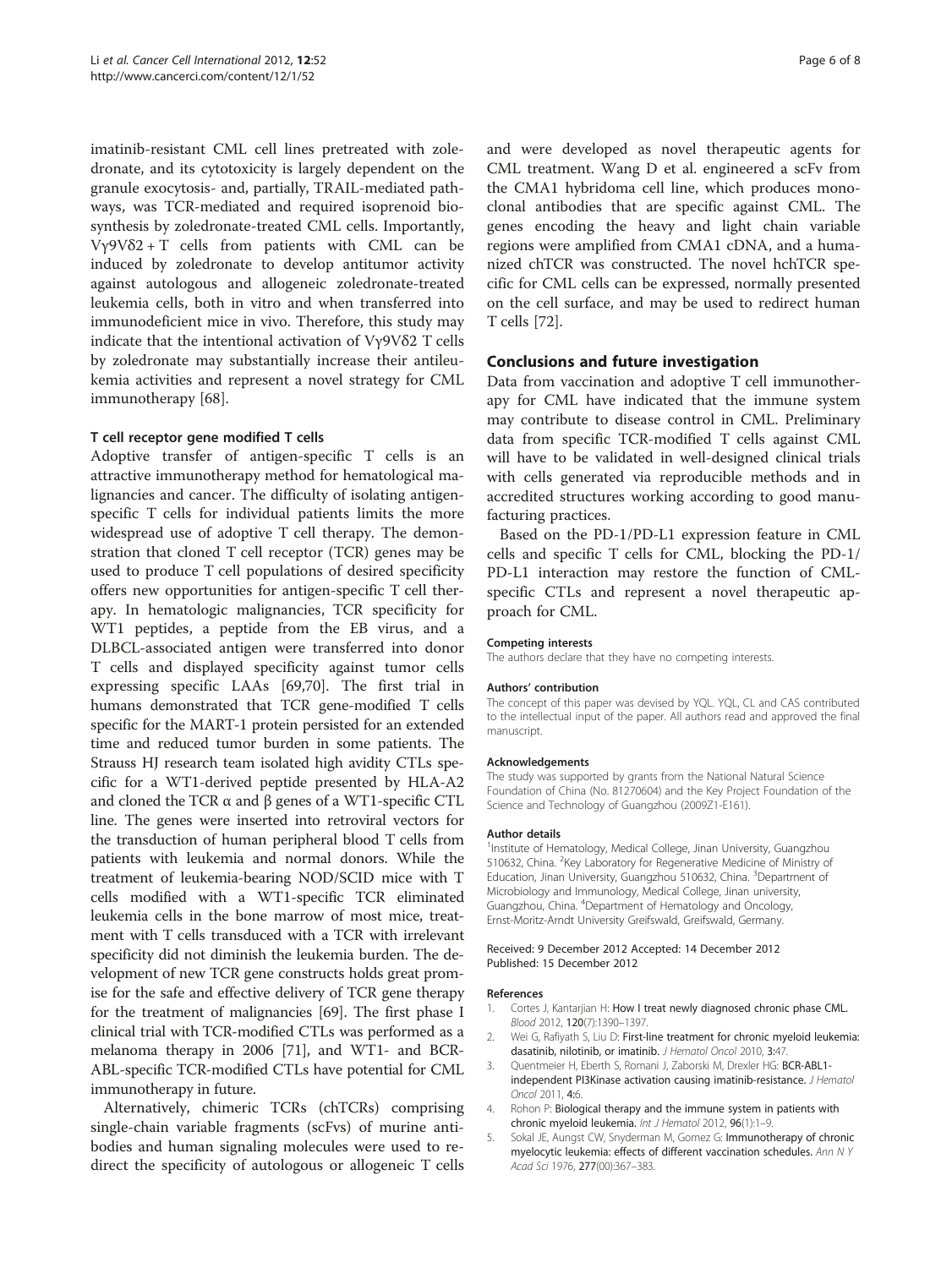- <span id="page-6-0"></span>6. Chen S, Yang L, Chen S, Li Y: TCR zeta chain expression in T cells from patients with CML. Hematology 2009, 14(2):95–100.
- 7. Chen X, Woiciechowsky A, Raffegerst S, Schendel D, Kolb HJ, Roskrow M: Impaired expression of the CD3-zeta chain in peripheral blood T cells of patients with chronic myeloid leukaemia results in an increased susceptibility to apoptosis. Br J Haematol 2000, 111(3):817-825.
- 8. Li Y: Alterations in the expression pattern of TCR zeta chain in T cells from patients with hematological diseases. Hematology 2008, 13(5):267–275.
- 9. Li Y, Geng S, Du X, Chen S, Yang L, Wu X, Li B, Schmidt CA, Przybylski GK: Restricted TRBV repertoire in CD4+ and CD8+ T-cell subsets from patients with CML. Hematology 2011, 16(1):43–49.
- 10. Li Y, Geng S, Yin Q, Chen S, Yang L, Wu X, Li B, Du X, Schmidt CA, Przybylski GK: Decreased level of recent thymic emigrants in CD4+ and CD8 + T cells from patients with CML. J Transl Med 2010, 8:47.
- 11. Rezvany MR, Jeddi-Tehrani M, Osterborg A, Kimby E, Wigzell H, Mellstedt H: Oligoclonal TCRBV gene usage in B-cell chronic lymphocytic leukemia: major perturbations are preferentially seen within the CD4 T-cell subset. Blood 1999, 94(3):1063–1069.
- 12. Torelli GF, Paolini R, Tatarelli C, Soriani A, Vitale A, Guarini A, Santoni A, Foa R: Defective expression of the T-cell receptor-CD3 zeta chain in T-cell acute lymphoblastic leukaemia. Br J Haematol 2003, 120(2):201–208.
- 13. Wang L, Zhu K, Zha X, Chen S, Yang L, Chen S, Li Y: Evolution of T-cell clonality in a patient with Ph-negative acute lymphocytic leukemia occurring after interferon and imatinib therapy for Ph-positive chronic myeloid leukemia. J Hematol Oncol 2010, 3:14.
- 14. Zha X, Chen S, Yang L, Shi L, Li B, Wu X, Lu Y, Li Y: Up-regulated TCR enhances interleukin-2 production in T-cells from patients with CML. DNA Cell Biol 2012, 31(11):1628–1635.
- 15. Chen J, Schmitt A, Chen B, Rojewski M, Ringhoffer M, von Harsdorf S, Greiner J, Guillaume P, Döhner H, Bunjes D, Schmitt M: Imatinib impairs CD8+ T lymphocytes specifically directed against the leukemiaassociated antigen RHAMM/CD168 in vitro. Cancer Immunol Immunother 2007, 56(6):849–861.
- 16. Zha X, Chen S, Yang L, Li B, Chen Y, Yan X, Li Y: Characterization of the CDR3 structure of Vβ21 T cell clone in patients with P210<sup>BCR-ABL</sup>-positive CML and B-ALL. Hum Immunol 2011, 72(10):798–804.
- 17. Müller L, Pawelec G: Chronic phase patients with CML possess T cells capable of recognising autologous tumour cells. Leuk Lymphoma 2002, 43(5):943–951.
- 18. Mumprecht S, Schürch C, Schwaller J, Solenthaler M, Ochsenbein AF: Programmed death 1 signaling on chronic myeloid leukemia-specific T cells results in T-cell exhaustion and disease progression. Blood 2009, 114(8):1528–1536.
- 19. Matte-Martone C, Venkatesan S, Tan HS, Athanasiadis I, Chang J, Pavisic J, Shlomchik WD: Graft-versus-leukemia (GVL) against mouse blast-crisis chronic myelogenous leukemia (BC-CML) and chronic-phase chronic myelogenous leukemia (CP-CML): shared mechanisms of T cell killing, but programmed death ligands render CP-CML and not BC-CML GVL resistant. J Immunol 2011, 187(4):1653–1663.
- 20. Ribas A: Tumor Immunotherapy Directed at PD-1. N Engl J Med 2012, 366(26):2517–2519.
- 21. Vonka V: Immunotherapy of chronic myeloid leukemia: present state and future prospects. Immunotherapy 2010, 2(2):227–224.
- 22. Bocchia M, Wentworth PA, Southwood S, Sidney J, McGraw K, Scheinberg DA, Sette A: Specific binding of leukemia oncogene fusion protein peptides to HLA class I molecules. Blood 1995, 85(10):2680–2684.
- 23. Bocchia M, Korontsvit T, Xu Q, Mackinnon S, Yang SY, Sette A, Scheinberg DA: Specific human cellular immunity to bcr-abl oncogene-derived peptides. Blood 1996, 87(9):3587–3592.
- 24. Pinilla-Ibarz J, Cathcart K, Korontsvit T, Soignet S, Bocchia M, Caggiano J, Lai L, Jimenez J, Kolitz J, Scheinberg DA: Vaccination of patients with chronic myelogenous leukemia with bcr-abl oncogene breakpoint fusion peptides generates specific immune responses. Blood 2000, 95(5):1781–1787.
- 25. Cathcart K, Pinilla-Ibarz J, Korontsvit T, Schwartz J, Zakhaleva V, Papadopoulos EB, Scheinberg DA: A multivalent bcr-abl fusion peptide vaccination trial in patients with chronic myeloid leukemia. Blood 2004, 103(3):1037–1042.
- 26. Pinilla-Ibarz J, Korontsvit T, Zakhaleva V, Roberts W, Scheinberg DA: Synthetic peptide analogs derived from bcr/abl fusion proteins and the

induction of heteroclitic human T-cell responses. Haematologica 2005, 90(10):1324–1332.

- 27. Bocchia M, Defina M, Aprile L, Ippoliti M, Crupi R, Rondoni M, Gozzetti A, Lauria F: Complete molecular response in CML after p210 BCR-ABL1 derived peptide vaccination. Nat Rev Clin Oncol 2010, 7(10):600-603.
- 28. Rojas JM, Knight K, Wang L, Clark RE: Clinical evaluation of BCR-ABL peptide immunisation in chronic myeloid leukaemia: results of the EPIC study. Leukemia 2007, 21(11):2287–2295.
- 29. Jain N, Reuben JM, Kantarjian H, Li C, Gao H, Lee BN, Cohen EN, Ebarb T, Scheinberg DA, Cortes J: Synthetic tumor-specific breakpoint peptide vaccine in patients with chronic myeloid leukemia and minimal residual disease: a phase 2 trial. Cancer 2009, 115(17):3924–3934.
- 30. Bui MR, Hodson V, King T, Leopold D, Dai S, Fiolkoski V, Oakes S, Duke R, Apelian D, Franzusoff A, DeGregori J: Mutation-specific control of BCR-ABL T315I positive leukemia with a recombinant yeast-based therapeutic vaccine in a murine model. Vaccine 2010, 28(37):6028–6035.
- 31. Rosenfeld C, Cheever MA, Gaiger A: WT1 in acute leukemia, chronic myelogenous leukemia and myelodysplastic syndrome: therapeutic potential of WT1 targeted therapies. Leukemia 2003, 17(7):1301–1312.
- 32. Elisseeva OA, Oka Y, Tsuboi A, Ogata K, Wu F, Kim EH, Soma T, Tamaki H, Kawakami M, Oji Y, Hosen N, Kubota T, Nakagawa M, Yamagami T, Hiraoka A, Tsukaguchi M, Udaka K, Ogawa H, Kishimoto T, Nomura T, Sugiyama H: Humoral immune responses against Wilms tumor gene WT1 product in patients with hematopoietic malignancies. Blood 2002, 99(9):3272–3279.
- 33. Oji Y, Oka Y, Nishida S, Tsuboi A, Kawakami M, Shirakata T, Takahashi K, Murao A, Nakajima H, Narita M, Takahashi M, Morita S, Sakamoto J, Tanaka T, Kawase I, Hosen N, Sugiyama H: WT1 peptide vaccine induces reduction in minimal residual disease in an Imatinib-treated CML patient. Eur J Haematol 2010, 85(4):358–360.
- 34. Greiner J, Ringhoffer M, Taniguchi M, Schmitt A, Kirchner D, Krähn G, Heilmann V, Gschwend J, Bergmann L, Döhner H, Schmitt M: Receptor for hyaluronan acid-mediated motility (RHAMM) is a new immunogenic leukemia-associated antigen in acute and chronic myeloid leukemia. Exp Hematol 2002, 30(9):1029–1035.
- 35. Greiner J, Schmitt M: Leukemia-associated antigens as target structures for a specific immunotherapy in chronic myeloid leukemia. Eur J Haematol 2008, 80(6):461–468.
- 36. Gannagé M, Abel M, Michallet AS, Delluc S, Lambert M, Giraudier S, Kratzer R, Niedermann G, Saveanu L, Guilhot F, Camoin L, Varet B, Buzyn A, Caillat-Zucman S: Ex vivo characterization of multiepitopic tumor-specific CD8 T cells in patients with chronic myeloid leukemia: implications for vaccine development and adoptive cellular immunotherapy. J Immunol 2005, 174(12):8210–8218.
- 37. Greiner J, Ringhoffer M, Taniguchi M, Hauser T, Schmitt A, Döhner H, Schmitt M: Characterization of several leukemia-associated antigens inducing humoral immune responses in acute and chronic myeloid leukemia. Int J Cancer 2003, 106(2):224–231.
- 38. Tschiedel S, Gentilini C, Lange T, Wölfel C, Wölfel T, Lennerz V, Stevanovic S, Rammensee HG, Huber C, Cross M, Niederwieser D: Identification of NM23-H2 as a tumour-associated antigen in chronic myeloid leukaemia. Leukemia 2008, 22(8):1542–1550.
- 39. Smahel M: Antigens in chronic myeloid leukemia: implications for vaccine development. Cancer Immunol Immunother 2011, 60(12):1655–1668.
- 40. Zheng H, Chen Y, Chen S, Niu Y, Yang L, Li B, Lu Y, Geng S, Du X, Li Y: Expression and distribution of PPP2R5C gene in leukemia. J Hematol Oncol 2011, 4:21.
- 41. Yong AS, Keyvanfar K, Eniafe R, Savani BN, Rezvani K, Sloand EM, Goldman JM, Barrett AJ: Hematopoietic stem cells and progenitors of chronic myeloid leukemia express leukemia-associated antigens: implications for the graft-versus-leukemia effect and peptide vaccine-based immunotherapy. Leukemia 2008, 22(9):1721–172.
- 42. Al Qudaihi G, Lehe C, Dickinson A, Eltayeb K, Rasheed W, Chaudhri N, Aljurf M, Dermime S: Identification of a novel peptide derived from the M-phase phosphoprotein 11 (MPP11) leukemic antigen recognized by human CD8+ cytotoxic T lymphocytes. Hematol Oncol Stem Cell Ther 2010, 3(1):24–33.
- 43. Ochi T, Fujiwara H, Suemori K, Azuma T, Yakushijin Y, Hato T, Kuzushima K, Yasukawa M: Aurora-A kinase: a novel target of cellular immunotherapy for leukemia. Blood 2009, 113(1):66–74.